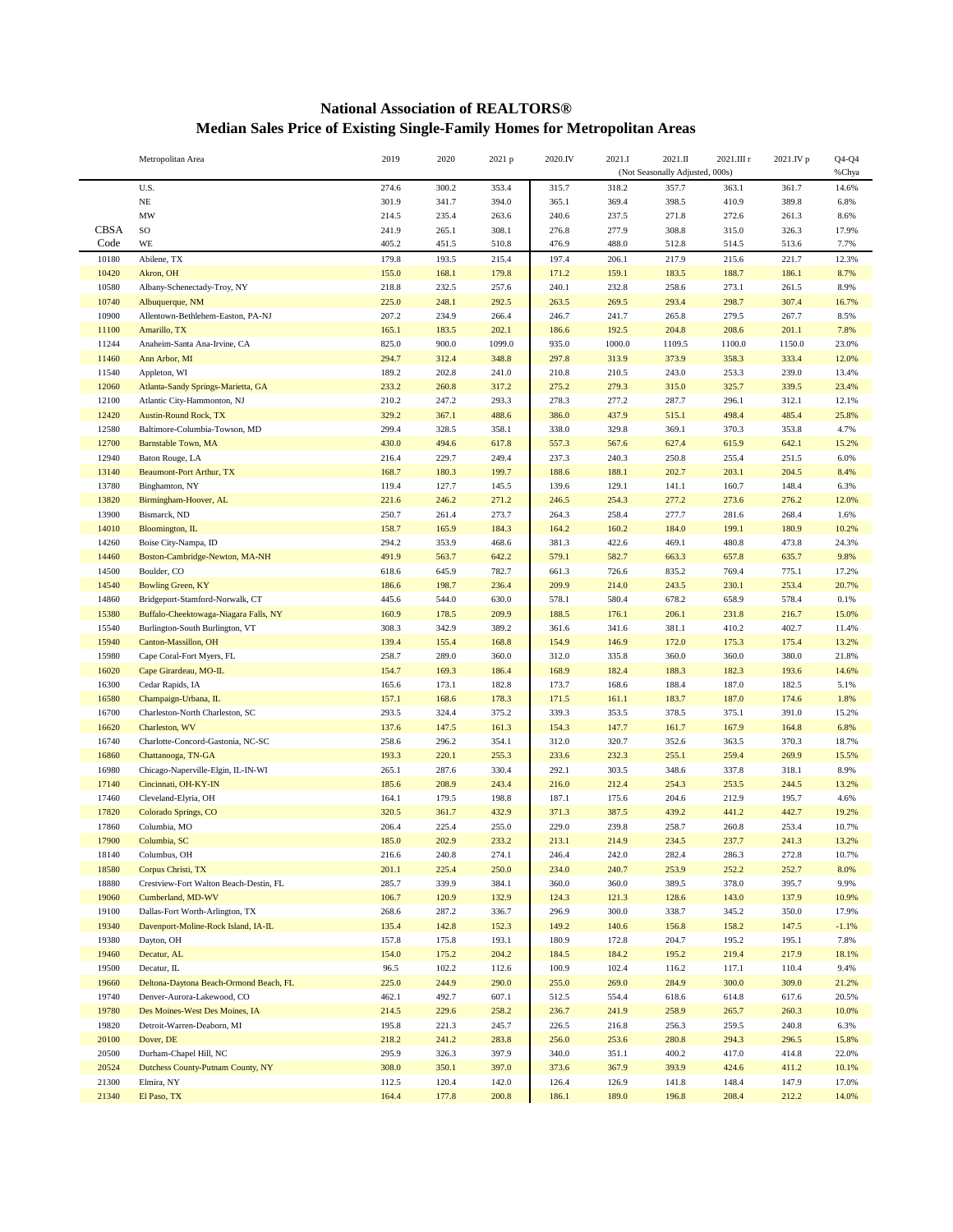|                | Metropolitan Area                                                                   | 2019           | 2020           | 2021 p         | 2020.IV        | 2021.I         | 2021.II                         | 2021.III r     | 2021.IV p      | $Q4-Q4$        |
|----------------|-------------------------------------------------------------------------------------|----------------|----------------|----------------|----------------|----------------|---------------------------------|----------------|----------------|----------------|
|                |                                                                                     |                |                |                |                |                | (Not Seasonally Adjusted, 000s) |                |                | %Chya          |
| 21500          | Erie, PA                                                                            | 125.3          | 135.1          | 146.6          | 138.2          | 127.5          | 147.0                           | 157.1          | 148.9          | 7.7%           |
| 21660          | Eugene, OR                                                                          | 308.6          | 354.9          | 417.1          | 370.4          | 379.1          | 421.8                           | 432.9          | 426.9          | 15.3%          |
| 22020          | Fargo, ND-MN                                                                        | 221.0          | 233.5          | 255.9          | 244.3          | 236.2          | 263.9                           | 264.3          | 252.4          | 3.3%           |
| 22140          | Farmington, NM                                                                      | 186.7          | 198.7          | 215.7          | 212.4          | 208.3          | 212.2                           | 224.4          | 217.1          | 2.2%           |
| 22180          | Fayetteville, NC                                                                    | 144.4          | 163.2          | 189.8          | 172.4          | 172.9          | 191.5                           | 196.5          | 193.3          | 12.1%          |
| 22220          | Fayetteville-Springdale-Rogers, AR-MO                                               | 203.0          | 226.3          | 271.2          | 233.8          | 242.2          | 265.4                           | 281.9          | 283.4          | 21.2%          |
| 22500<br>22540 | Florence, SC<br>Fond du Lac, WI                                                     | 146.1<br>145.7 | 166.5<br>157.4 | 183.2<br>177.0 | 177.6<br>171.9 | 167.0<br>162.9 | 183.0<br>191.1                  | 190.5<br>176.3 | 193.8<br>178.3 | 9.1%<br>3.7%   |
| 22660          | Fort Collins, CO                                                                    | 420.8          | 446.0          | 514.3          | 456.7          | 469.2          | 508.5                           | 538.2          | 556.1          | 21.8%          |
| 23060          | Fort Wayne, IN                                                                      | 155.3          | 169.3          | 189.9          | 173.6          | 174.3          | 188.8                           | 196.6          | 193.4          | 11.4%          |
| 23420          | Fresno, CA                                                                          | 281.6          | 314.0          | 370.0          | 328.0          | 340.0          | 365.0                           | 375.0          | 387.5          | 18.1%          |
| 23540          | Gainesville, FL                                                                     | 240.0          | 255.0          | 299.6          | 260.0          | 280.0          | 300.0                           | 308.7          | 306.3          | 17.8%          |
| 23844          | Gary-Hammond, IN                                                                    | 183.6          | 203.4          | 223.3          | 211.1          | 190.7          | 227.2                           | 233.0          | 229.6          | 8.8%           |
| 24020          | Glens Falls, NY                                                                     | 182.0          | 200.1          | 231.1          | 211.8          | 214.6          | 232.9                           | 240.5          | 233.6          | 10.3%          |
| 24340          | Grand Rapids-Wyoming, MI                                                            | 210.5          | 230.1          | 267.7          | 232.8          | 242.1          | 278.3                           | 274.0          | 265.7          | 14.1%          |
| 24580          | Green Bay, WI                                                                       | 189.4          | 204.2          | 234.5          | 207.6          | 216.9          | 237.3                           | 237.3          | 239.3          | 15.3%          |
| 24660          | Greensboro-High Point, NC                                                           | 176.2          | 199.2          | 228.6          | 207.3          | 207.4          | 229.9                           | 235.8          | 236.0          | 13.8%          |
| 24860          | Greenville-Anderson-Mauldin, SC                                                     | 223.3          | 240.9          | 279.1          | 252.2          | 256.3          | 276.3                           | 282.0          | 294.3          | 16.7%          |
| 25060          | Gulfport-Biloxi-Pascagoulia, MS                                                     | 151.7          | 171.3          | 192.1          | 189.1          | 179.4          | 193.6                           | 197.2          | 194.3          | 2.7%           |
| 25180          | Hagerstown-Martinsburg, MD-WV                                                       | 191.3          | 215.4          | 245.4          | 224.5          | 226.2          | 240.6                           | 253.7          | 256.6          | 14.3%          |
| 25420          | Harrisburg-Carlisle, PA                                                             | 180.6          | 195.8          | 219.3          | 203.0          | 188.6          | 222.0                           | 230.9          | 223.9          | 10.3%          |
| 25540<br>26420 | Hartford-West Hartford-East Hartford, CT                                            | 237.3          | 264.5          | 297.8<br>304.1 | 277.2          | 275.6          | 301.7<br>307.2                  | 314.7<br>309.9 | 295.0<br>316.9 | 6.4%           |
| 26620          | Houston-The Woodlands-Sugar Land, TX<br>Huntsville, AL                              | 245.8<br>223.5 | 263.8<br>248.0 | 280.4          | 273.7<br>252.8 | 281.8<br>254.2 | 272.8                           | 285.8          | 308.9          | 15.8%<br>22.2% |
| 26900          | Indianapolis-Carmel-Anderson, IN                                                    | 200.1          | 227.6          | 260.5          | 232.4          | 232.4          | 261.7                           | 269.0          | 269.1          | 15.8%          |
| 27140          | Jackson, MS                                                                         | 179.3          | 198.8          | 220.2          | 207.5          | 207.8          | 221.3                           | 222.3          | 227.7          | 9.7%           |
| 27260          | Jacksonville, FL                                                                    | 225.7          | 279.0          | 325.0          | 290.0          | 290.0          | 320.0                           | 339.0          | 347.0          | 19.7%          |
| 28100          | Kankakee, IL                                                                        | 143.3          | 159.0          | 176.9          | 160.7          | 165.4          | 175.7                           | 184.8          | 178.6          | 11.1%          |
| 28140          | Kansas City, MO-KS                                                                  | 219.4          | 237.4          | 279.2          | 248.5          | 258.1          | 286.7                           | 283.3          | 279.4          | 12.4%          |
| 28420          | Kennewick-Richland, WA                                                              | 299.8          | 328.5          | 380.9          | 344.6          | 353.4          | 376.2                           | 393.0          | 398.5          | 15.6%          |
| 28740          | Kingston, NY                                                                        | 240.9          | 285.6          | 346.6          | 313.1          | 303.1          | 338.3                           | 370.0          | 362.4          | 15.7%          |
| 28940          | Knoxville, TN                                                                       | 205.2          | 229.8          | 279.0          | 246.1          | 248.9          | 271.9                           | 290.6          | 294.2          | 19.5%          |
| 29460          | Lakeland-Winter Haven, FL                                                           | 210.0          | 230.0          | 270.0          | 240.0          | 246.0          | 261.0                           | 280.6          | 297.5          | 24.0%          |
| 29620          | Lansing-East Lansing, MI                                                            | 159.5          | 173.3          | 189.8          | 176.4          | 173.1          | 187.3                           | 201.6          | 191.5          | 8.6%           |
| 29820          | Las Vegas-Henderson-Paradise, NV                                                    | 306.0          | 331.0          | 397.0          | 343.5          | 360.8          | 390.0                           | 411.8          | 428.4          | 24.7%          |
| 30460          | Lexington-Fayette, KY                                                               | 180.0          | 201.2          | 224.2          | 206.0          | 209.9          | 222.5                           | 229.4          | 229.0          | 11.2%          |
| 30700          | Lincoln, NE                                                                         | 198.4          | 219.8          | 245.1          | 227.6          | 229.9          | 243.9                           | 253.9          | 246.7          | 8.4%           |
| 30780<br>31084 | Little Rock-North Little Rock-Conway, AR<br>Los Angeles-Long Beach-Glendale, CA     | 152.5<br>611.2 | 166.9<br>673.1 | 184.6<br>801.3 | 173.6<br>688.7 | 171.9<br>701.0 | 184.5<br>756.0                  | 187.8<br>860.9 | 191.5<br>797.9 | 10.3%<br>15.9% |
| 31140          | Louisville/Jefferson County, KY-IN                                                  | 192.7          | 212.1          | 235.6          | 219.3          | 213.9          | 235.4                           | 245.5          | 242.1          | 10.4%          |
| 31540          | Madison, WI                                                                         | 299.2          | 326.4          | 361.5          | 331.4          | 347.2          | 369.2                           | 364.7          | 356.7          | 7.6%           |
| 31700          | Manchester-Nashua, NH                                                               | 317.4          | 357.8          | 412.6          | 368.3          | 387.0          | 426.5                           | 419.3          | 407.1          | 10.5%          |
| 32820          | Memphis, TN-MS-AR                                                                   | 188.7          | 221.2          | 248.7          | 229.1          | 221.6          | 251.0                           | 254.0          | 260.7          | 13.8%          |
| 33100          | Miami-Fort Lauderdale-West Palm Beach, FL                                           | 360.0          | 398.0          | 480.0          | 425.0          | 445.0          | 485.0                           | 490.0          | 500.0          | 17.6%          |
| 33340          | Milwaukee-Waukesha-West Allis, WI                                                   | 268.4          | 291.3          | 319.0          | 288.2          | 290.6          | 327.7                           | 333.0          | 309.8          | 7.5%           |
| 33460          | Minneapolis-St. Paul-Bloomington, MN-WI                                             | 288.6          | 315.2          | 354.8          | 323.3          | 332.3          | 361.6                           | 362.0          | 352.0          | 8.9%           |
| 33660          | Mobile, AL                                                                          | 152.6          | 167.1          | 195.9          | 174.9          | 183.4          | 198.1                           | 203.3          | 198.9          | 13.7%          |
| 33860          | Montgomery, AL                                                                      | 152.8          | 171.0          | 189.5          | 180.7          | 175.3          | 195.7                           | 197.6          | 186.3          | 3.1%           |
| 34820          | Myrtle Beach-Conway-North Myrtle Beach, SC-NC                                       | 234.3          | 250.2          | 294.0          | 260.1          | 267.2          | 285.9                           | 308.3          | 321.5          | 23.6%          |
| 34940<br>34980 | Naples-Immokalee-Marco Island, FL<br>Nashville-Davidson--Murfreesboro--Franklin, TN | 435.0<br>275.0 | 498.5<br>298.9 | 645.0<br>349.5 | 565.0<br>310.7 | 599.5<br>312.1 | 659.5<br>349.4                  | 640.0<br>355.4 | 685.0<br>372.1 | 21.2%<br>19.8% |
| 35004          | Nassau County-Suffolk County, NY                                                    | 491.6          | 545.2          | 635.1          | 591.6          | 598.6          | 634.6                           | 655.3          | 644.6          | 9.0%           |
| 35300          | New Haven-Milford, CT                                                               | 237.4          | 265.9          | 300.0          | 274.9          | 275.7          | 309.7                           | 314.4          | 302.0          | 9.9%           |
| 35380          | New Orleans-Metairie, LA                                                            | 222.0          | 240.5          | 268.1          | 251.0          | 250.5          | 275.7                           | 275.4          | 265.9          | 5.9%           |
| 35614          | New York-Jersey City-White Plains, NY-NJ                                            | 386.5          | 442.4          | 535.8          | 481.0          | 489.6          | 536.7                           | 563.1          | 544.9          | 13.3%          |
| 35620          | New York-Newark-Jersey City, NY-NJ-PA                                               | 423.9          | 469.1          | 561.0          | 502.5          | 514.2          | 564.1                           | 586.8          | 566.8          | 12.8%          |
| 35084          | Newark, NJ-PA                                                                       | 397.1          | 452.0          | 512.3          | 471.1          | 466.1          | 539.1                           | 548.1          | 495.0          | 5.1%           |
| 35840          | North Port-Sarasota-Bradenton, FL                                                   | 304.8          | 334.9          | 405.0          | 352.0          | 375.0          | 400.0                           | 415.0          | 435.0          | 23.6%          |
| 35980          | Norwich-New London, CT                                                              | 234.9          | 263.5          | 296.0          | 277.5          | 264.4          | 302.2                           | 308.7          | 299.1          | 7.8%           |
| 36100          | Ocala, FL                                                                           | 170.6          | 185.0          | 230.0          | 195.0          | 199.9          | 225.0                           | 240.0          | 250.0          | 28.2%          |
| 36260          | Ogden-Clearfield, UT                                                                | 296.5          | 340.5          | 417.8          | 356.3          | 362.2          | 413.3                           | 440.2          | 444.2          | 24.7%          |
| 36420          | Oklahoma City, OK                                                                   | 158.9          | 174.9          | 194.2          | 181.1          | 177.0          | 195.8                           | 198.5          | 201.5          | 11.3%          |
| 36540          | Omaha-Council Bluffs, NE-IA                                                         | 200.7          | 220.6          | 242.0          | 224.9          | 228.6          | 247.2                           | 244.3          | 242.0          | 7.6%           |
| 36740          | Orlando-Kissimmee-Sanford, FL                                                       | 276.0          | 301.6          | 356.9          | 315.0          | 325.0          | 352.7                           | 365.0          | 380.0          | 20.6%          |
| 36780<br>37340 | Oshkosh-Neenah, WI                                                                  | 157.6<br>238.9 | 175.4<br>260.4 | 192.8<br>305.0 | 179.4<br>273.5 | 179.4<br>275.0 | 201.1<br>295.6                  | 196.9<br>320.0 | 190.2<br>325.0 | 6.0%<br>18.8%  |
| 37460          | Palm Bay-Melbourne-Titusville, FL<br>Panama City, FL                                | 229.5          | 255.0          | 298.5          | 269.9          | 275.0          | 290.7                           | 305.0          | 320.0          | 18.6%          |
| 37860          | Pensacola-Ferry Pass-Brent, FL                                                      | 219.9          | 240.0          | 281.0          | 249.9          | 254.9          | 278.0                           | 292.0          | 300.0          | 20.0%          |
| 37900          | Peoria, IL                                                                          | 120.7          | 128.1          | 130.5          | 132.3          | 120.7          | 129.9                           | 136.5          | 132.2          | $-0.1%$        |
| 37980          | Philadelphia-Camden-Wilmington, PA-NJ-DE-MD                                         | 246.2          | 272.9          | 305.0          | 282.7          | 275.0          | 309.8                           | 324.8          | 306.6          | 8.5%           |
| 38060          | Phoenix-Mesa-Scottsdale, AZ                                                         | 287.1          | 333.0          | 415.4          | 354.7          | 373.7          | 408.7                           | 429.6          | 445.8          | 25.7%          |
| 38340          | Pittsfield, MA                                                                      | 223.2          | 266.3          | 302.4          | 294.5          | 261.2          | 321.9                           | 302.7          | 312.6          | 6.1%           |